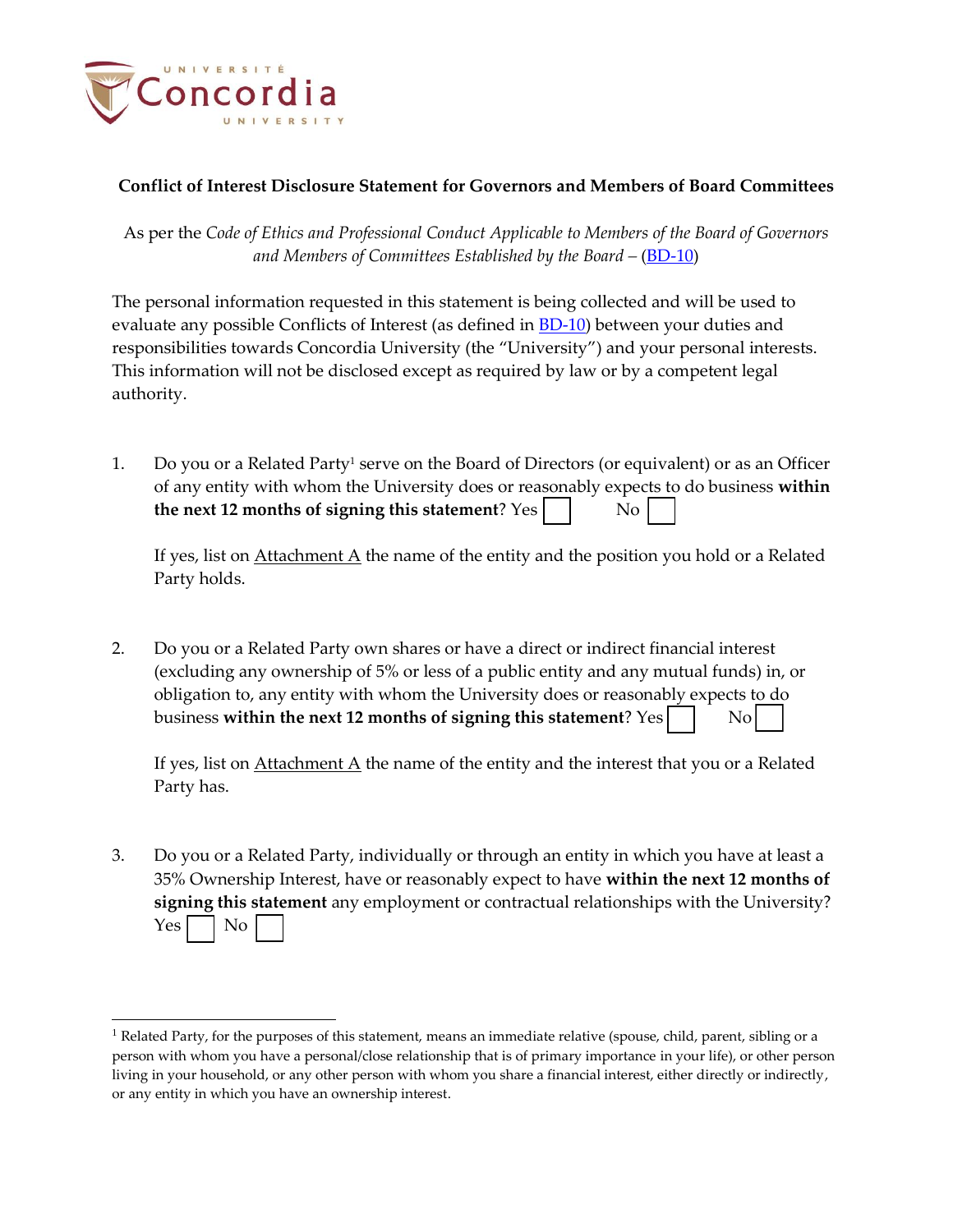- 4. Please describe on  $Attentionment A$  any relationships, positions, or circumstances in which</u> you are involved, other than those described above, that you believe could be a conflict of interest. Non-limitative examples illustrative of such situations include: participating in the appointment or evaluation of a related party, accepting gifts or favours from persons or bodies with which the University does business, using the position as a member of the Board to seek, obtain or influence employment at the University for any persons (including the Board member or any other person), having a personal interest in the outcome of a contract to be entered into by the University and directly or indirectly using the position as a member of the Board to confer an advantage upon oneself. Please refer to section 2 of the [Code,](http://www.concordia.ca/content/dam/common/docs/policies/official-policies/BD-10.pdf) which provides more detailed examples of Conflicts of Interest.
- 5. You acknowledge having received and read the Code and understand that it is your responsibility to avoid Conflicts of Interest and to make full, timely and on-going disclosure of conflicts when they arise.
- 6. You understand that you have a continuing obligation to update the information in this statement and agree that you will do so if and when any circumstances change.

Signature

Print Name

Date